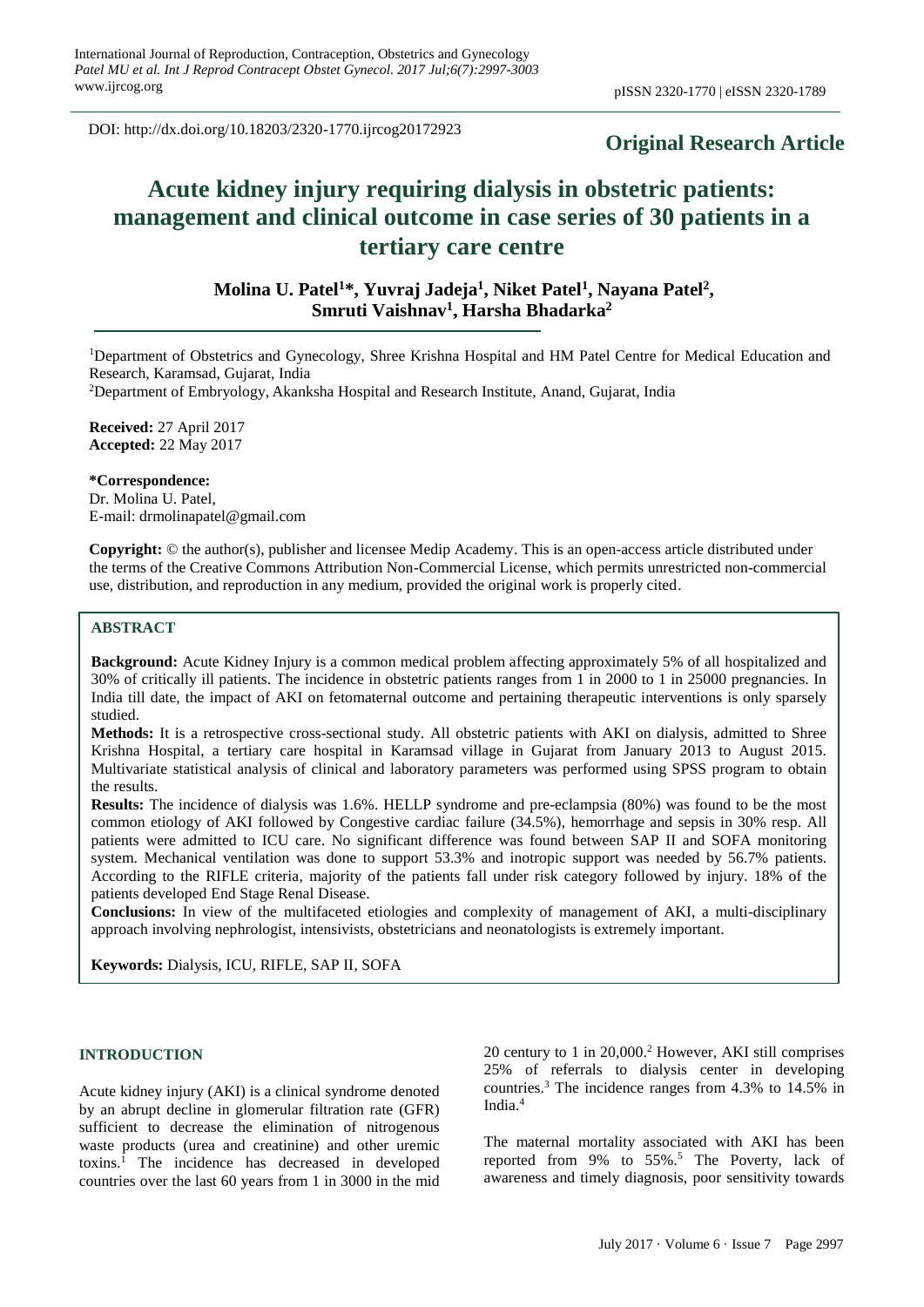the issue, technical and infrastructural problems like lack of transport or timely availability of obstetric care and blood products are all responsible for this additional burden <sup>6</sup>

A major limitation in improving outcome of AKI has been the absence of common standards for diagnosis and classification.

The RIFLE criteria are an international classification which was published in May 2004 by the Acute Dialysis Quality Initiative (ADQI), for stratifying acute kidney diseases. It is based on the Risk, Injury, Failure, Loss of kidney function and End stage kidney disease. Its implication determines the Length of stay in ICU, renal recovery and overall morbidity and mortality in AKI patients.The significance and application of RIFLE criteria has been evaluated in clinical practice and seem to have a correlation to outcomes in patients with AKI <sup>7</sup>

Hence, incidence of obstetric and peripartum patients with ICU admissions in developed countries can reach up to 10% or more in developing countries.<sup>8</sup>

Scoring in intensive care units (ICUs) has been often used for individual patient or group prediction and for evaluating and comparing the performance of different ICUs. 9

General illness severity scores in the ICU helps to predict outcome, characterize disease severity and degree of organ dysfunction. These scores are complimentary to ICU care. It is shown that Simplified Acute Physiological (SAP) score and Sequential Organ Failure Assessment (SOFA) score could be reliable indicators. Since most of the patients of AKI require intensive care treatment, comparative evaluation of ICU scoring systems like SAP II and SOFA, is of great clinical significance for monitoring of critical mothers.

Amongst the various specific and generic scores, this study aims to calculate and compare SAP II and SOFA scores for ICU monitoring. The SAP II score is an outcome prediction score which takes into consideration variables like Age, temp, SBP, HR, GCS, BUN, K+, Na,  $HCO<sub>3</sub>$ , bilirubin, PaO<sub>2</sub>/Fio<sub>2</sub>, while the SOFA score is an Organ dysfunction score, that takes into consideration six organ systems.

AKI patients develop multi organ failure faster than non AKI patients.

In obsterics, the incidence of dialysis ranges from 1 in 8,000 upto 1 in 20,000 women. The indications of dialysis in obstetric patients are as follows:

- Uremic symptoms (encephalopathy, pericarditis or neuropathy
- Volume overload
- Hyperkalemia and/or metabolic acidosis unresponsive to initial medical treatment.
- When GFR falls to below 20 ml/min per 1.73m<sup>2</sup>

ICU mortality is three times higher in AKI than in other patients. Oliguric AKI was an independent risk factor for overall mortality. Presence of infection or cardiovascular failure further increased the morbidity and mortality.<sup>10</sup>

- To date, the impact of AKI on fetomaternal outcome and pertaining therapeutic interventions is only sparsely studied. This study provides the few crucial steps in better understanding of AKI in the following manner:
- To find out the incidence of obstetric patients requiring haemodialysis in case of Acute kidney injury.
- To study the association and aetiology of Acute kidney injury in obstetric patients undergoing haemodialysis.
- To distribute patients having Acute renal injury according to RIFLE criteria.
- To compare SOFA score and SAPS II score as prognostic indicators of outcome in intensive care unit in obstetric patients with AKI.

# **METHODS**

This study was retrospective cohort study based on the review of medical records.

# *Inclusion criteria*

All Obstetric patients who are known case / have developed AKI and require dialytic treatment in the hospital.

# *Exclusion criteria*

Patients who are already undergoing dialysing treatment since past.

The study group included 30 postpartum and obstetric patients with AKI, requiring dialytic treatment, admitted to Shree Krishna Hospital , a tertiary care hospital in Karamsad village in Gujarat from January 2013 to June 2015.AKI was classified according to the RIFLE criteria.

Retrospective data collection was done with the help of Medical records department and prefomed clinical proforma was filled.

Written and informed consent was taken from HREC and the Medical Records department of Shree Krishna Hospital, Karamsad to help in providing necessary data for the study. The privacy of the data was maintained. The identity and personal information of the patients was kept confidential.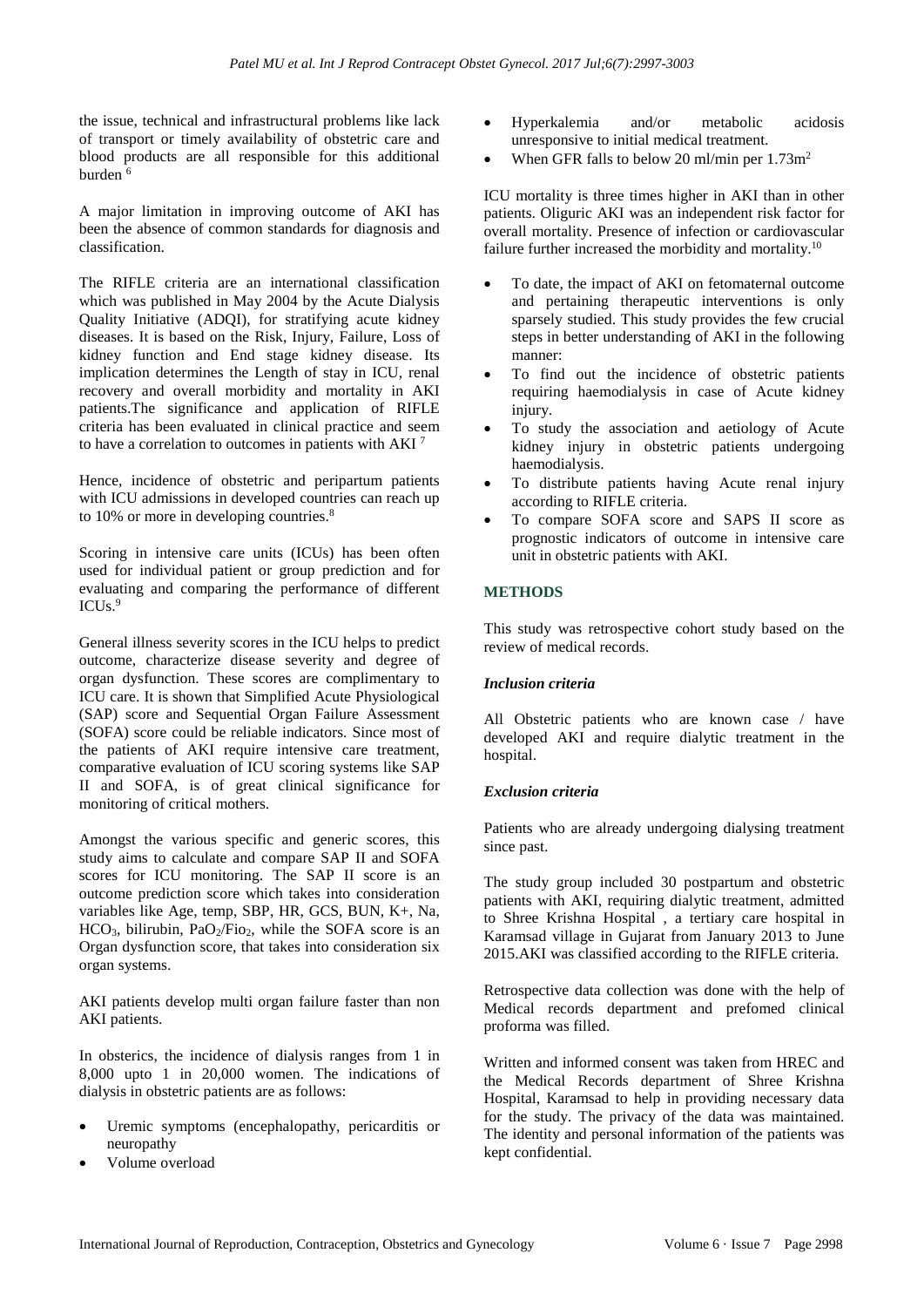# *Statistical analysis*

Descriptive statistics for categorical and continuous variables and for comparing 2 continuous variables, paired t test is used.

#### **RESULTS**

Out of the 1625 high risk obstetric admissions at SKH in 2 years in present study, the incidence of AKI (according to the RIFLE criteria) was found to be 17.84%. And the incidence of haemodialysis was found to be 1.8%.

#### **Table 1: Demographic profile of patients.**

| Age group       | Frequency | $\mathbf{v}_{\mathsf{a}}$ |
|-----------------|-----------|---------------------------|
| $(11-20)$ years |           | 16.7                      |
| $(21-30)$ years | 17        | 56.7                      |
| $(31-40)$ years |           | 23.3                      |
| $(41-50)$ years |           | 3.3                       |

Table 1 shows the demographic profile of the patients.56 % of the study group were in the age range of 31 to 40 years. The mean age group was found to be 31.7 years.

# **Table 2: Type of admission.**

| Type of admission      |  |
|------------------------|--|
| Emergency              |  |
| Non-emergency referral |  |
| Emergency referral     |  |

Table 2 shows that 70% of the patients were emergency referrals and 30% were routine non-emergency referrals. 60% of the patients had taken antenatal care, majority at primary health care centres and few at private practitioners. The referrals were from hospitals, private practitioner's primary and community health care centres in and around Kheda District, Gujarat.66% were referred in their antenatal period where as the rest were postpartum referrals. Looking into the socio-economic background of our study group, 80 % belonged to low socioeconomic strata and had received either no or less than primary education.

Table 3 shows the upper, lower and mean values of the lab parameters of the study group. All major parameters are evaluated and overall decreasing trend can be observed.

| <b>Parameter</b>        | <b>Minimum</b> | <b>Maximum</b> | <b>Mean</b> | <b>STD</b> deviation |
|-------------------------|----------------|----------------|-------------|----------------------|
| $Hb$ (gm/dl)            | 1.5            |                | 6.11        | 2.99                 |
| Total count (cells/cmm) | 1600           | 51700          | 22889       | 10629                |
| Platelet (cells/cmm)    | 26000          | 670000         | 140800      | 107605               |
| Sodium $(mEq/L)$        | 124            | 149            | 133         | 5.6                  |
| Potassium $(mEq/L)$     | 2.8            | 6.7            | 4.0         | 0.9                  |
| Total bilirubin (mg/dl) | 0.14           | 14.8           | 2.5         | 3.6                  |

Direct bilirubin (mg/dl)  $0.07$  12 1.7 2.9 Indirect bilirubin (mg/dl) 0.02 3.7 0.7 0.84 Creatinine  $(mg/dl)$  0.70 8.11 3 1.44 BUN (mg/dl) 20 147 45 26.7 PT (seconds) 11 60 28 16.7 aPTT (seconds) 22.1 120 60 33.6 INR 1.0 1 5.7 1.4

# **Table 3: Laboratory parameters.**

Table 4 shows the range of presenting clinical signs and symptoms. As expected, majority had decreased urine output (96.7%), fever (86.70%), Bleeding per vaginum (76.7), altered sensorium (46.70%), headache (30%), other symptoms such as irrelevant talking, burning micturition, blurring of vision etc were also seen.

Table 5 shows the associated comorbidities and obstetric complications associated with these patients of AKI, which could be a potential risk factor in the development of AKI. The range of hospital stay was 4 to 63 days with the mean duration of stay being  $14\pm 2$  days.

# **Table 4: Clinical presentation.**

| <b>Symptom</b>            | <b>Frequency</b> | $\frac{0}{0}$ |
|---------------------------|------------------|---------------|
| Decreased urine output    | 29               | 96.7          |
| Fever                     | 26               | 86.7          |
| Bleeding per vaginum      | 23               | 76.7          |
| Altered sensorium         | 14               | 46.7          |
| Leaking per vaginum       | 11               | 23.3          |
| Headache                  | 9                | 30            |
| <b>Blurring of vision</b> |                  | 24.7          |
| Prelabour pains           |                  | 13.3          |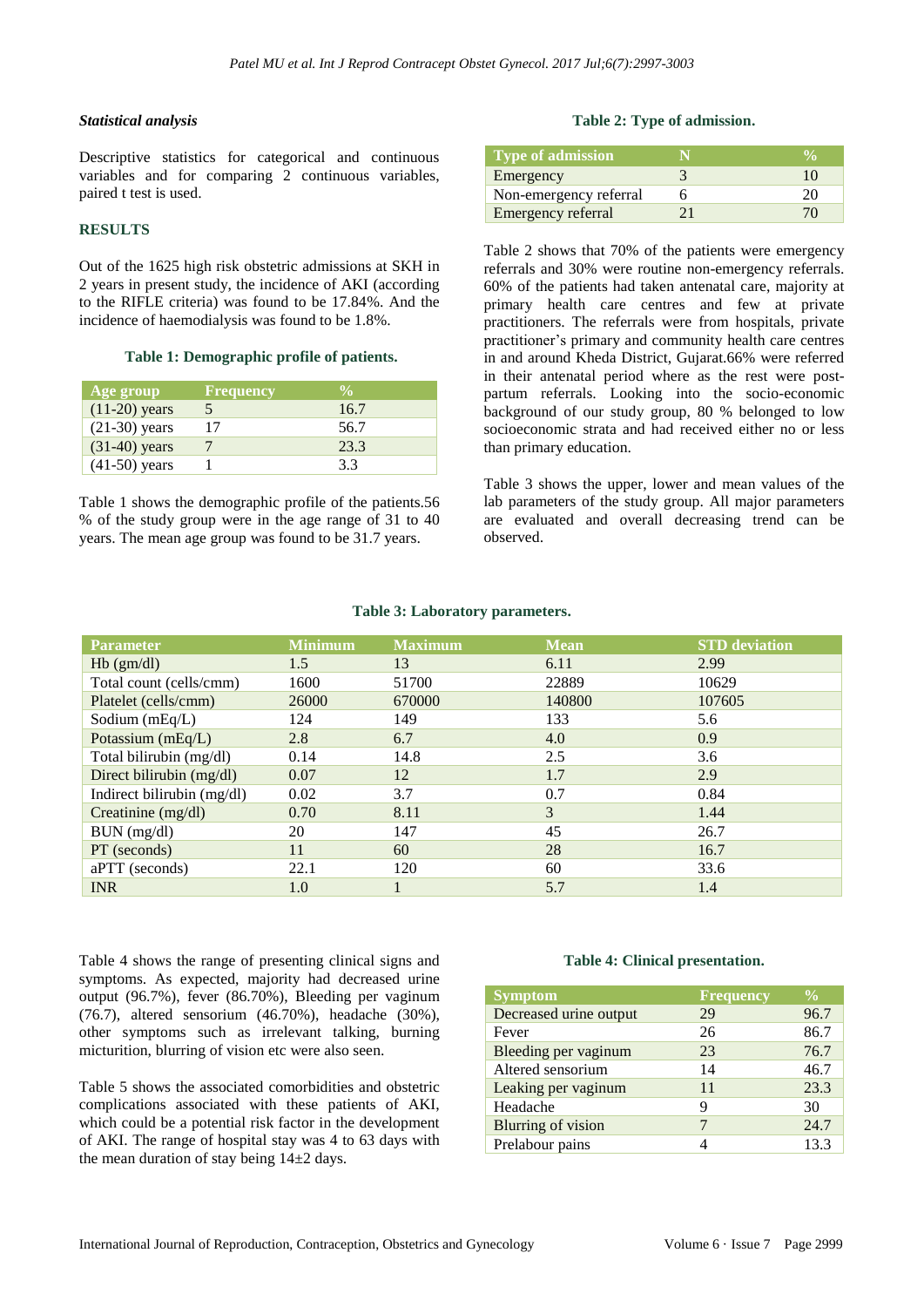#### **Table 5: Associated obstetric comorbidities.**

| Cause                      | <b>Frequency</b> | $\frac{0}{0}$ |
|----------------------------|------------------|---------------|
| <b>Pre-renal</b>           |                  |               |
| Congestive cardiac failure | 10               | 34.5          |
| Obstetric haemorrhage      | 9                | 31            |
| Sepsis                     | 9                | 31            |
| Hyperemesis gravidarim     |                  | 3.3           |
| Renal                      |                  |               |
| Hellp/pre-ecclampsia       | 24               | 80            |
| Glomerulonephritis         |                  | 3.3           |
| Post-renal                 |                  |               |
| Obstruction                | 2                | 6.7           |
| Grvaid uterus              | 3                | 10            |

Delay in the initiation of treatment was associated with greater number of hospital days and higher number of haemodialysis cycles.

#### **Table 6: Association of number of dialysis cycles with total number of cycles required.**

| No.<br>of<br>cycle | <b>Immediate</b><br><b>Dialysis</b> | <b>Dialysis</b><br>within<br>48 hrs | <b>Dialysis</b><br>within<br>48-72 hrs | <b>Dialysis</b><br>after 72<br>hrs |
|--------------------|-------------------------------------|-------------------------------------|----------------------------------------|------------------------------------|
| 1                  | 57.1%                               | 57.1%                               |                                        | 14.3%                              |
| 2                  | 14.3%                               | 14.3%                               | 50%                                    | 14.3%                              |
| 3                  | 28.6%                               | 14.3%                               | 50%                                    | 28.6%                              |
| 4                  |                                     | 14.3%                               |                                        |                                    |
| 5                  |                                     |                                     |                                        | 42.9%                              |
|                    | $n=7$                               | $n = 14$                            | $n=2$                                  | $n=7$                              |

Table 6 shows the association of number of cycles of dialysis required during hospital stay in relation to the initiation of first dialysis. 7 patients underwent immediate dialysis, 14 within 8 hours, 2 patients within 48-72 hours, 7 after 72 hours.



# **Figure 1: Correlation of mean dialysis cylces with time of initiation.**

Figure 1 shows that correlation of the mean number of dialysing cycles with the time interval of initiation of the dialysis.

# **Table 7: ICU characteristics.**

|     | <b>Mechanical</b><br>ventilation' | Inotropic<br>support |
|-----|-----------------------------------|----------------------|
| Yes | 16                                |                      |
| Nο  | $\overline{A}$                    |                      |

Table 7 shows that 100% of the patients required ICU admission and intensive care monitoring. 53.3% of the patients required mechanical ventilation and 56.7% needed inotropic support i.e either noradrenaline and dopamine.

#### **Table 8: Blood components required.**

| <b>Product</b> |    |
|----------------|----|
| <b>PCV</b>     | 30 |
| <b>FFP</b>     | 20 |
| <b>CRYO</b>    |    |
| PLT            | 10 |

Table 8 shows the requirement of blood components in our study. All 30 patients required transfusion of blood components. 100% of the patients required PCV transfusion, 66% required fresh frozen plasma, 33% required platelet concentrates and 30% required cryoprecipitates.

#### **Table 9: Classification according to RIFLE criteria.**

| <b>Classification</b> | Total high risk obstetric<br>patients=1625,<br>Total number of deliveries $= 2500$ |
|-----------------------|------------------------------------------------------------------------------------|
| Risk                  | 210                                                                                |
| Injury                | 50                                                                                 |
| Failure               | 09                                                                                 |
| Loss                  | 3                                                                                  |
| <b>ESRD</b>           | 18                                                                                 |

The classification of the patients according to the RIFLE criteria can be seen in Table 9.

#### **Table 10: ICU prediction scores SAP II and SOFA.**

| <b>Scoring</b><br>model | <b>Mean score</b> Mortality P value |             |         |
|-------------------------|-------------------------------------|-------------|---------|
| <b>SOFA</b>             | $13.66 + 4.50$                      | $40 - 50\%$ | < 0.001 |
| <b>SAPII</b>            | $30.18 \pm 16.27$                   | upto $30\%$ | < 0.001 |

Table 10 shows the mean SAP II and SOFA scores and its associated mortality prediction in our study. Both the scores show significant effectiveness when tested in collaboration. However, there was no significant difference in the predictive value for the 2 scores.

Figure 2 represents the comparison of SAP II and SOFA score, which were found to be indentical for patient monitoring. 12 patients took Discharge Against Medical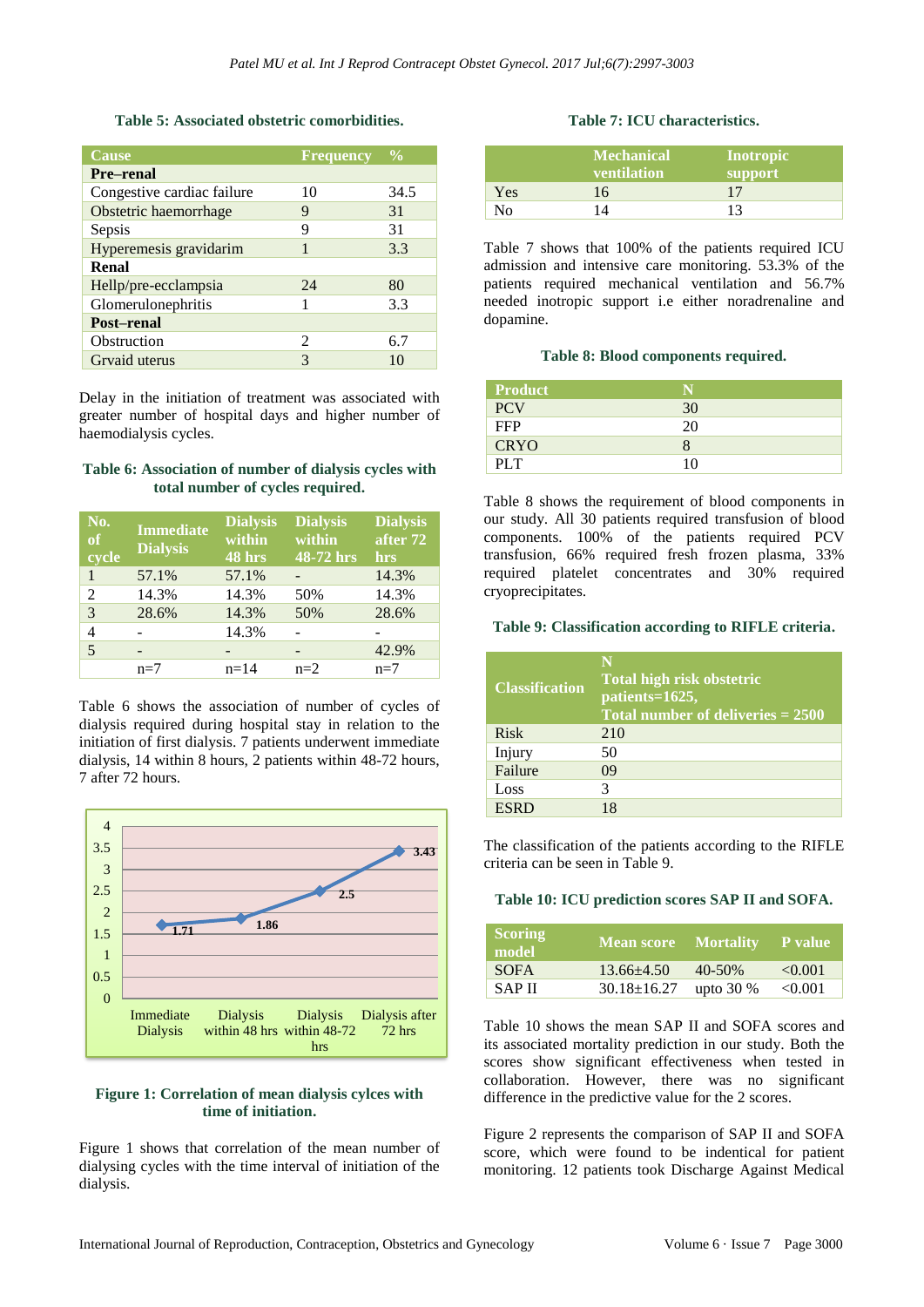Advice (DAMA), 1 took transfer to another hospital on patient demand, 5 patients were discharged on request and 7 were discharged as per doctors advice. 5 patients faced mortality.



**Figure 2: Comparison between SAP II and SOFA scores.**

Table 11 depicts the obstetric outcome in our study. Of the 20 antenatal patients, 3 underwent emergency LSCS for obstetric indication, 1 patient had an instrumental vaginal delivery by outlet forceps. Rest were vaginal deliveries out of which, 5 were preterm, 20 were Intra uterine fetal death.

#### **Table 11: Obstetric outcome.**

| Obstetric outcome                | <b>Frequency</b><br>(N) |      |
|----------------------------------|-------------------------|------|
| Intra uterine fetal death (IUFD) | 20                      | 66.7 |
| <b>LSCS</b>                      | 3                       | 10.0 |
| Preterm vaginal delivery         | 5                       | 16.7 |
| Instrumental vaginal delivery    |                         | 33   |

For the fetal outcome, both in patient and outside deliveries were considered. Intra uterine fetal death was the most common outcome ocurring in 66.7% of the cases. 33.3% of the babies had ELBW, 30% were low birth weight, while 6.7 % of the babies weighed >2.5 Kg.

#### **DISCUSSION**

Acute kidney injury (AKI) is classically defined as an abrupt and sustained decrease in renal function.<sup>11</sup> AKI cases can be dated back to the 1960's. The incidence has decreased from 1/3000 to 1/20,000 today. Over the past 20-30 years medical complications of pregnancy remained a regular and frightening reason for acute renal referrals. Frightening because patients are young and healthy till days before, with unfamiliar and rapidly changing physiology. At SKH, the incidence of AKI was found to be 17.8% and that of haemodialysis was 1.84%

There is no consensus on the exact cut offs for the diagnosis of AKI. This challenge not only leads to conflicting reports in literature but is also believed to be a major obstacle to research in this field.<sup>12</sup> A standard way of diagnosing AKI has been introduced with the acute kidney injury network (AKIN), RIFLE, and the kidney disease improving global outcomes (KDIGO) guidelines. <sup>13</sup> In present study, we have classified the patients according to the RIFLE criteria. The aetiology of obstetrical ARF has also changed over the last few decades. Like in non-pregnant patients, etiology in pregnancy for AKI can be classified under 3 heads, namely pre renal, renal and post renal.

In present study, the main cause of developing AKI having renal cause was found to be HELLP syndrome / pre ecclampsia (80%). A similar study conducted in Canada by Mehrabadi A et al also reported that there was increasing incidence of obstetric acute kidney injury attributed to hypertensive disorders of pregnancy as also noticed by Munib S and Khan  $SL^{14,15}$  Amongst the pre renal etiology, in present study, Congestive cardiac failure (34.5%), Sepsis (31%) and obstetric heamorrhage (31%) were important causes.

In a study performed by Koroshi et al, obstetric hemorrhage alone was responsible for 7-39% of AKI cases, whereas Patel ML et al (41.7%), Kilari SK et al (39.02%) and Goplani KR et al (61.42%) reported septicemia as the commonest cause.<sup>16-18</sup> The proportion of ARF secondary to septic abortions has decreased from 33.3% to 1.8% over the past 20 years. This may be attributed to timely availability of antibiotics, better infection control practises, legalization of abortion, improved government strategies for safe abortion etc. However, in present study, septicemia was seen to have a larger incidence comparatively. 5 patients had AKI due to post renal etiology namely, obstruction and back pressure due to term gravid uterus.

In present study, 70% of the cases were referred to emergency from nearby tertiary care hospitals, primary or community health centres around Kheda district, Gujarat, with 93.3% of the cases being referred within 2 weeks from onset of complaints. This shows the lack of sensitivity and knowledge in the system towards early and timely management for AKI in obstetric patients.

We also found that early initiation of dialysis cycles was associated with requirement of less number of mean cycles and faster recovery. Immediate dialysis was limited to a mean of 1.71 cycles which increased to 3.43 mean cycles for dialysis done after 72 hours. 60% of the patients that developed AKI were >30 years of age, thus confirming the fact that higher age group can be associated with development of renal pathology. In present study 10 (66.6%) were multipara. This finding is consistent with the findings of 76.55% (Munib S and Khan SJ) 68.57% (Goplani KR et al) who also reported multiparity in their patients.<sup>19,20</sup>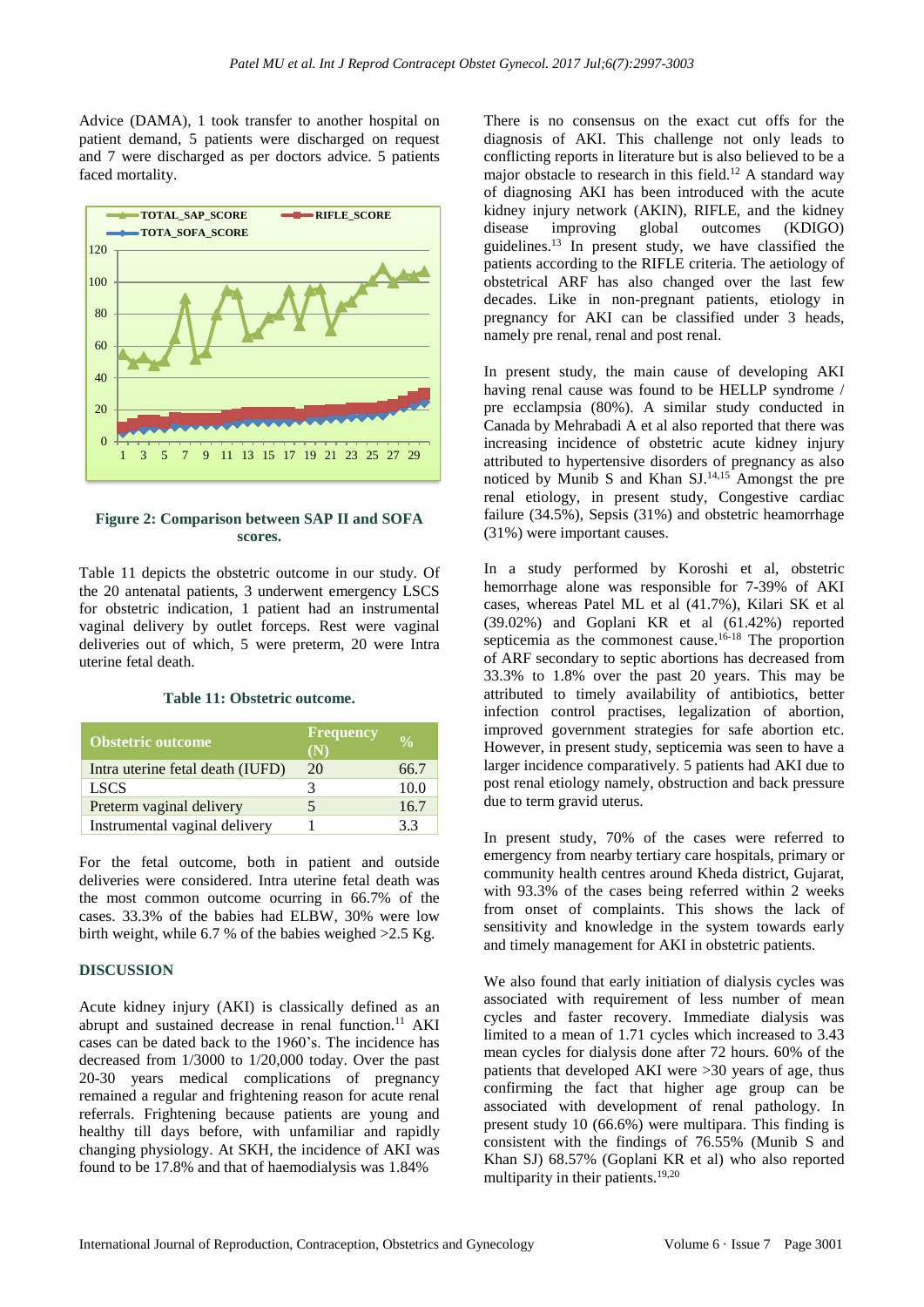The most common clinical presentation at the time of ICU admission was decreased urine output (96.7), fever (86.7%), bleeding per vaginum (76.7%), altered sensorium (46.7%) and headache (31%). However, presentations like irrelevant talking (30%), blurring of vision (24.1%), etc were also seen.

In present study, 17.2% of the patients had a very preterm delivery (<32 weeks), while 66.7% delivered preterm (<36 weeks). Preterm delivery can be attributed to the coexisting risk factors like severe PIH, abrupio placenta, severe IUGR etc, where in early delivery was indicated to optimize fetomaternal outcome. 10 % of the patients underwent an emergency LSCS, whereas established preterm labour and PROM led to preterm vaginal delivery in 16.7 % of the cases.

Sudden intra uterine fetal death was found to be the most common obstetric outcome in 66.7% of the cases.The relation of IUFD with AKI is well known, as most of the IUFD patients were referred, the exact timing of fetal demise cannot be commented upon, thus making it difficult to predict weather AKI was secondary to IUFD or IUFD was due to AKI is not clear. 1 patient delivered by instrumental vaginal delivery (Outlet forceps).

The neonatal outcome of the patients was found to have 33.3% of the patients being ELBW, and 30% were VLBW and LBW each respectively. Only 6.7% of the babies weighed  $>2.5$  Kg. The neonatal mortality rate was found to be 9% in present study. Thus, stressing the fact that timely diagnosis and delivery of the fetus in a centre with well equiped NICU, goes a long way in improving the outcome of both mother and fetus in patient of AKI.

In the classification, according to the RIFLE criteria,  $(210)$  12.9% of the patients were at Risk,  $(50)$  3% had Injury, while (18) 1.1% of the patients developed ESRD. Amongst the 30 patients in present study, as mentioned in results 12 (40%) took discharge against medical advice (DAMA) for financial constraints. 1 patient was transferred to other hospital on patient demand.

5 patients took discharge on request and 7 patients were discharged after recovery, hence, 12 patients had good outcome. All these 12 patients came for regular follow up and were ultimately weaned of dialysis within 6 months, their creatinine levels also normalised, which tells us that timely and appropriate management of these patients leads to good outcome and decrease long term co morbidity. 5 mortality cases were recorded. These patients had developed ESRD, which made their survival poor.

Amongst the 5 patients, who were non-survivors, the major RIFLE category was found to be Loss (50%) and ESRD (50%). Oliguria was majorly correlated with mortality in current study, followed by sepsis, need for mechanical ventilation and the use of vasoactive drugs followed by coagulation disorders and anaemia. The mortlity rate in this study was found to be 16.6% with reference to other studies, Kilari SK et al reported 24.39% mortality, Goplani KR et al (18.57%), Patel ML et al (15%) and Munib S (12.5%). All 30 patients required ICU admission. In present study, we have calculated SAP II and SOFA score for each patients and compared them. The SAP II and SOFA score were comparable for ICU monitoring and were not significantly distinct from each other for outcome prediction.

# **CONCLUSION**

AKI in obstetric patients represents a small group of high risk but significant. A multifaceted approach along with highly expert team consisting of physician, intensivists, obstetrician, anaesthesiologist, neonatologist and nephrologist is required for effective care.

*Funding: No funding sources Conflict of interest: None declared Ethical approval: The study was approved by the Institutional Ethics Committee*

#### **REFERENCES**

- 1. Jefferson A, Thurman JM, Schrier RW. Pathophysiology and etiology of acute kidney injury. In: Floege J, Johnson RJ, Feehally J. Comprehensive Clinical Nephrology;2007:806-7.
- 2. Stratta P, Besso L, Canavese C, Grill A, Todros T, Benedetto C, Hollo S, Segoloni GP. Is pregnancyrelated acute renal failure a disappearing clinical entity? Ren Fail. 1996;18:575-84.
- 3. Selcuk NY, Onbul HZ, San A, Oda-bas AR. Changes in frequency and etiology of acute renal failure in pregnancy.1980-1987;20:513-7.
- 4. Rahman S, Gupta RD, Islam N, Das A, Shaha AK, Khan MA, Rahman MM. Pregnancy related acute renal failure in a tertiary care hospital in Bangladesh. J Med. 2012;13(2):129.
- 5. RL Mehta, JA Kellum, SV Shah, BA Molitoris, C Ronco, DG Warnock et al. Acute Kidney Injury Network: report of an initiative to improve outcomes in acute kidney injury. Crit Care. 2007;11(2):1-8.
- 6. Ansari MR, Laghari MS, Solangi KB. Acute renal failure in pregnancy: one year observational study at Liaquat University Hospital, Hyderabad. J Pak Med Assoc. 2008;58(2):61-64.
- 7. Uchino S, Bellomo R, Goldsmith D, Bates S, Ronco C. An assessment of the RIFLE criteria for acute renal failure in hospitalized patients. Crit Care Med. 2006;34(7):1913-7.
- 8. Gatt S. Pregnancy, delivery and the intensive care unit: need, outcome and management. Curr Opin. Anaesthesiol. 2003;16:263-7.
- 9. Le Gall JR. The use of severity scores in the intensive care unit. Intensive Care Med. 2003;31:1618-23.